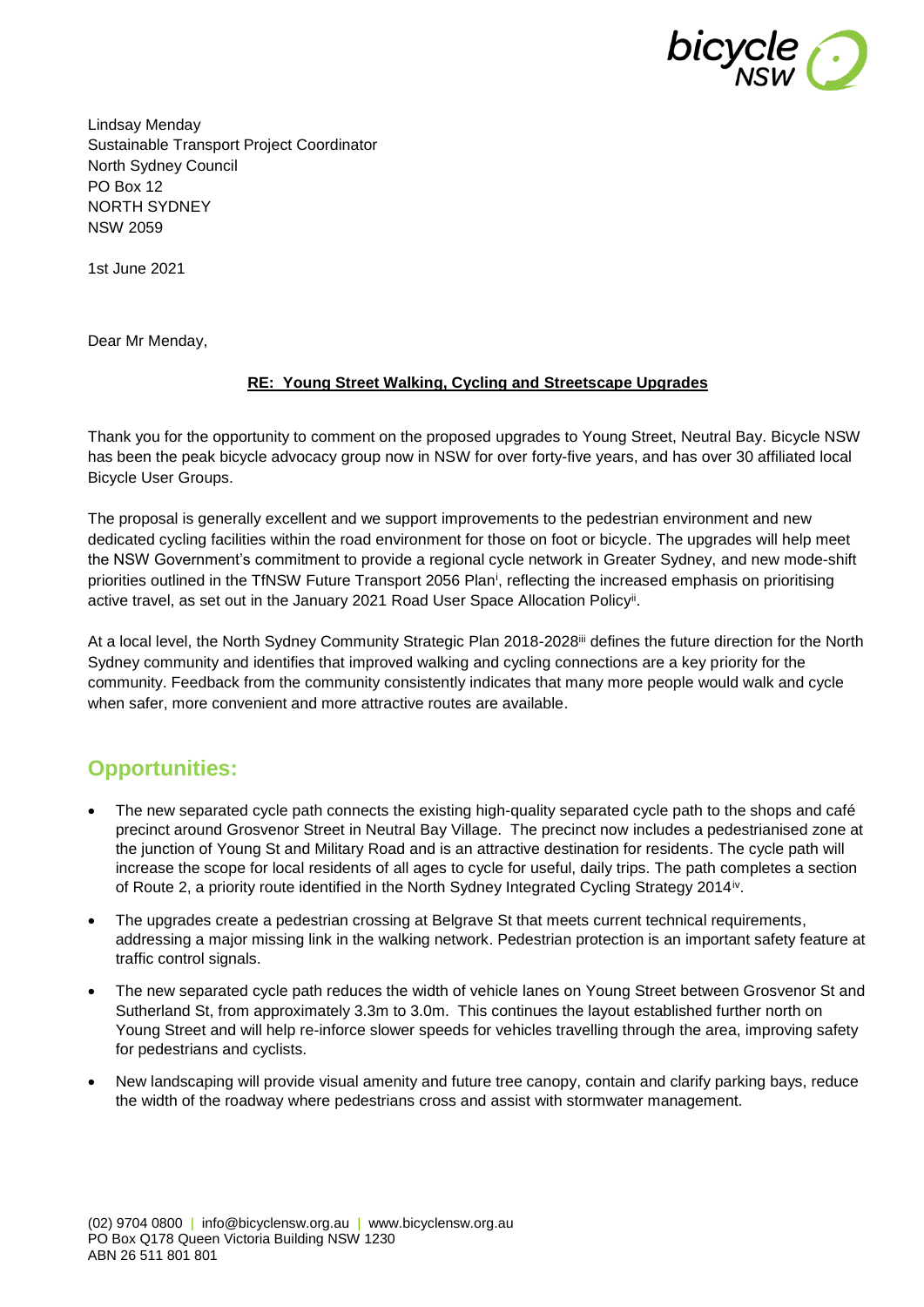## **Concerns:**

 There is no indication of how the separated cycle path will cross the roundabout at the junction of Young and Grosvenor Streets to allow safe access to the shops and the new Young St shared zone for cyclists of all ages and abilities. We understand that there are plans to address this junction in future stages of the cycle network roll-out. In the interim, a raised pedestrian crossing over Grosvenor Street to the west of the roundabout should be considered.



Figure 1: The existing intersection of Young St and Grosvenor St.

- The additional clearways on Young Street and Belgrave Street may help peak traffic flow but it is important to ensure that vehicle speeds at the junction are constrained to protects pedestrians and cyclists.
- We understand that the new separated cycle path will be created with 'tim tam' concrete kerbs. This is an appropriate treatment as modifications to the road surface and drainage are largely avoided resulting in considerable time and cost savings. However, it is important to refer to the new Cycleway Design Toolbox<sup>v</sup> to ensure that the path is constructed to current best practice.





Figure 2: Existing cycle path on Sutherland / Young St is raised to pavement level and protected from vehicle traffic by a parking and landscape buffer.

Figure 3: Artist's impression of the extended Young St cycle path, shown at road level with no parking or landscape buffer.

 The artist's impression does not indicate how the excellent landscaping installed adjacent to the existing section of the Sutherland Street / Young Street separated cycle path will be continued in the extended section. No landscaping or parking is shown alongside the cycle path. This may be the situation close to the junction with Belgrave St (where an extra peak hour turning lane is proposed) but presumably a buffer zone